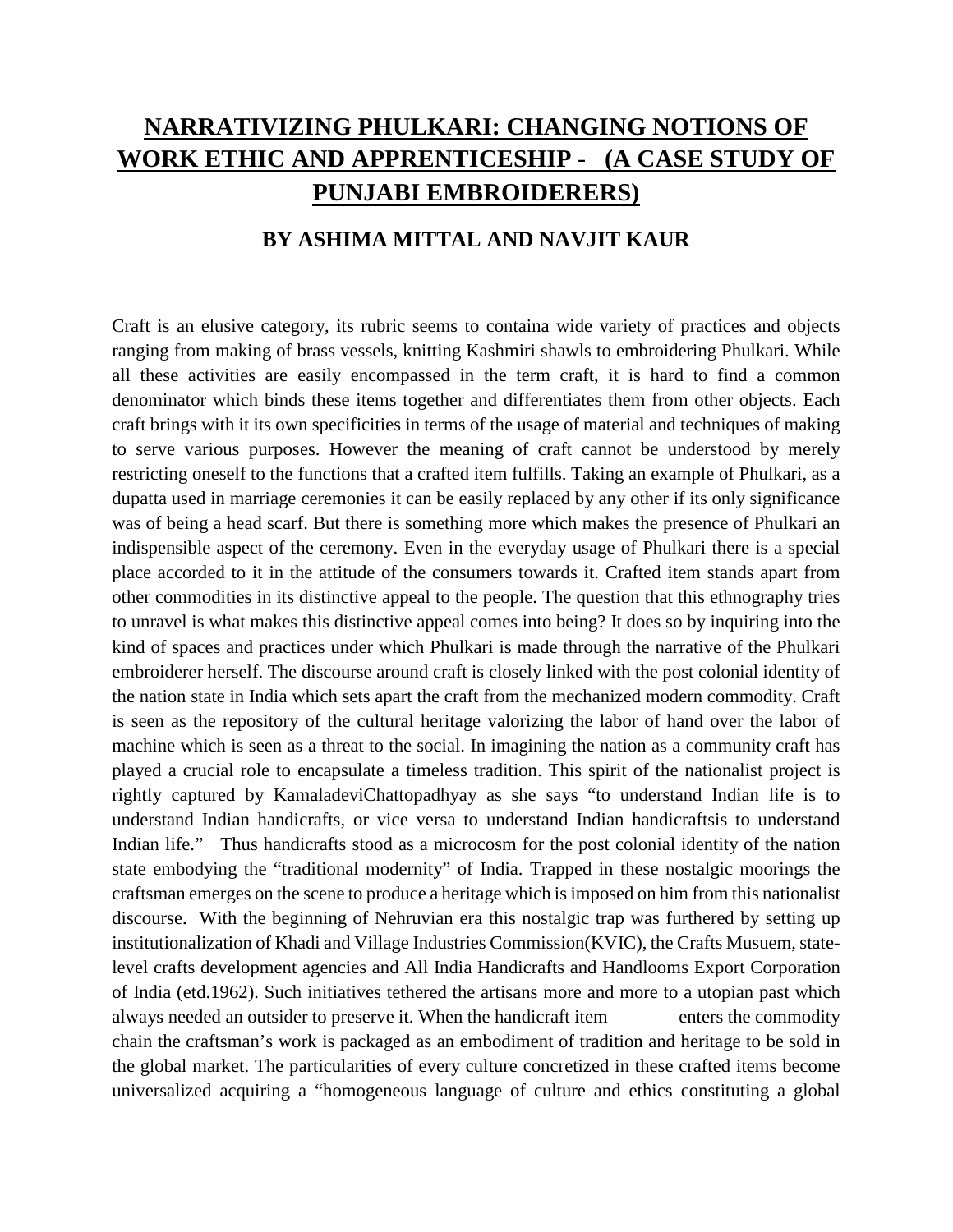hierarchy of value" (Herzfeld). The author of this narrative is not the craftsmen rather his biography is overwritten by the discourses of state and market.

#### **PURPOSE OF STUDY:**

As outlined above the dominant narratives around handicraft elucidate an image of the craftsman as a repository of the cultural heritage. His craft is seen as pivotal to produce the identity of the nation-state however what becomes of the craftsman's identity in this process is little known. This project through a case study of Phulkariembroideres in Patalia tried to recuperate the narrative of the craftsman and his relationship to the craft. The paper will highlight that the craftsman is not a homogeneous category producing the timeless tradition of a glorious past rather is embedded in the social matrix of caste and gender relations. It focuses on the process of making Phulkari and the various associations that emerge through this process. Furthermore the paper will argue against the general conception of the craft as emerging from the organic solidarity of the social in which the craftsman is placed by showcasing the ways in which there is a co-presence of community and competition among the craftsmen. This ethnography was conducted over a period of two weeks in two primary sites in Patiala, one in the rural setup and the other in the urban milieu. Fieldwork in the rural area was conducted in the villages of Simbroo and Allowal through conversational interviews and focus group interviews. In the urban landscape Adalat and Tripadai bazaar formed the major locus of study. The paper asserts that there is little resemblance between the overarching narratives surrounding handicrafts to the way craftsman conceptualize themselves and their craftsmanship. The experience of the craftsman will be located at the fulcrum of this study.

## **APOTHEOSIS OF CRAFT – THE HISTORTICAL NARRATIVE**

The etymological root of Phulkari comes from two Sanskrit words *Phul*(flower)and *Karya*(to do), meaning "to do flower work"(Khurshid 1992). It is an ancient art of embroidering flower designs on women's shawls and dupattas on the cloth usually made of a particular variety of cotton called khaddar(khadi).The embroidering of Phulkaridupattas has been an integral aspect of the Punjabi tradition where Phulkariconstitutes an indispensible part of a woman's dowry(Dhamija 2004,2007). In the Punjabi context Phulkari can be dated back to the fifteenth century. However there is no definitive narrative around its origin, the earliest mention of the word Phulkari appears in the famous text of WarisShah(1725-90) called *HeerRanjha*. In addition to this in a seventh century text called "Harishcharitra" authored by Bana Bhattthere are several mentions about people embroidering flowers on the reverse side of the cloth. Based on these historical evidences, it has been argued by JasleenDhameja that this art might have been prevalent since the seventh century and somehow managed to survive in Punjab.However few studies on Phulkari have attributed its origin to the Irani art form called "Gulkari". Thus amidst these multiple claims there is little clarity about where Phulkari came from. The earliest specimens of Phulkari shawls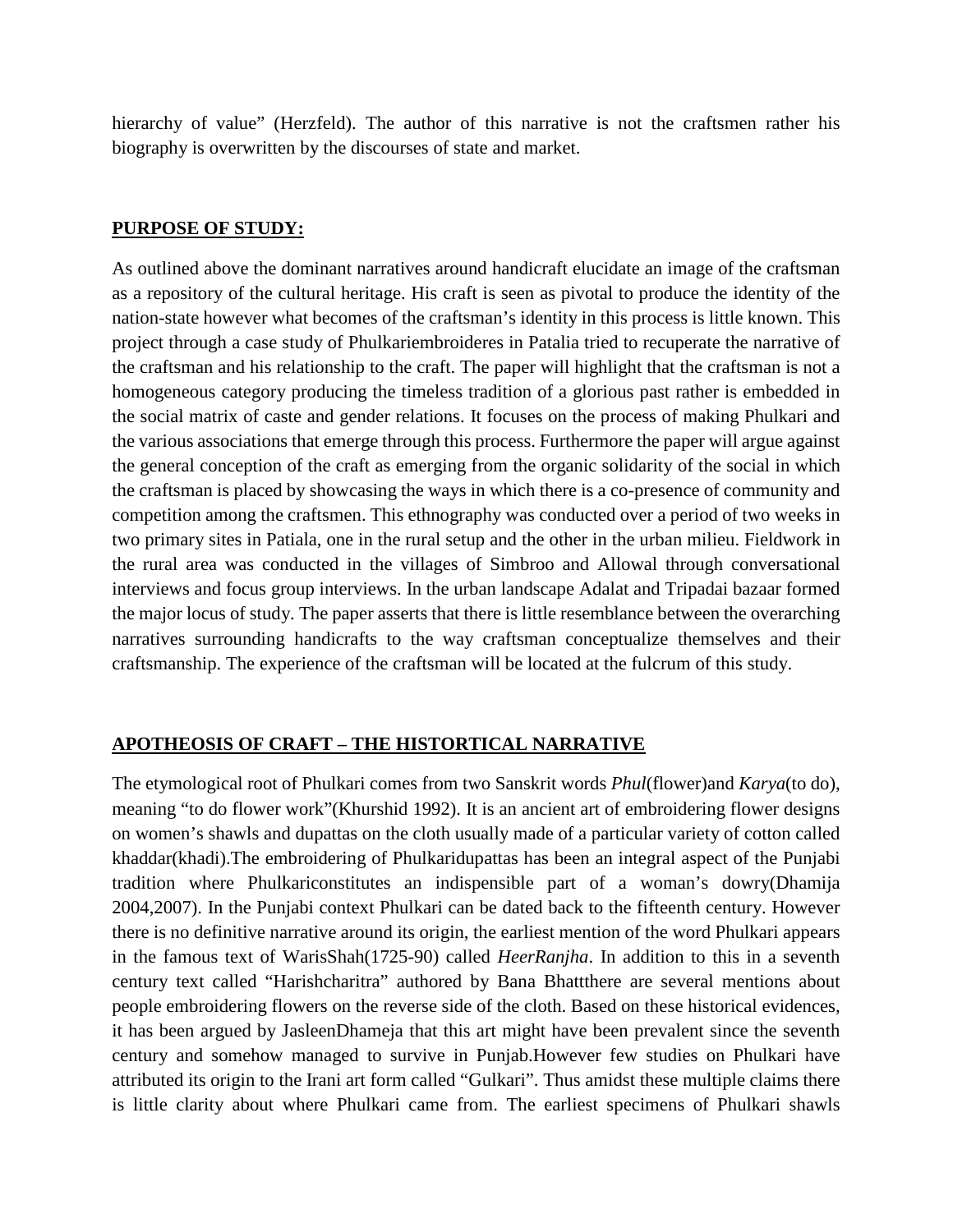embroidered in the Chamba style are preserved at the GurudwaraDera Baba Nanak situated in the district of Gurdaspur. It is said to belong to *BebeNanaki*, the sister of first Sikh guru - Guru Nanak.

Traditionally Phulkari was embroidered on hand-woven cloth "khaddar" with a silk thread called "pat". The thread colors used were usually bright red, yellow, green and golden among others. It was done without the help of any tracing or printed drawing pattern. The silk thread came from various places like Kashmir, Afghanistan and Bengal and was dyed in Amritsar and Jammu. The making of Phulkarican extend from a week to few months depending on the design, pattern and expertise of the embroiderer.The motifs of Phulkari are as varied as its history ranging from geometric shapes to fruits and floral patterns. Depending upon the color of the thread used and the motif embroidered Phulkari can be classified as thirma, chope and suber ,saloo, Vari-da-bagh, BawanBagh and darshandawar or darwaza, tilpatrashishedarPhulkari and surajmukhi( Hitkari).

Moreover references to Phulkari are inundated in Punjbai folklore. From the folk dance Gidda to popular songs and proverbs this art has received bountiful descriptions such as:

> *UttePhulkari, main rahandikuwari, Sassu put perdes nu toriya aye. Kadhana a Bagh, sassusuti aye jag, Sassu put perdes nu toriya aye. Tandhnahipani, meriayhaljawani, Sassu put perdes nu toriya aye. Chamba, rawail, sassubichade mail, Sassu put perdes nu toriya aye.* Veiled in a Phulkari, I wish I had remained a maid, My mother in law has sent her son to foreign lands! A whole 'Bagh' awaits embroidery, O, mother in law wake up! My mother in law has sent her son to foreign lands! Not a stitch will I work, O, look at my youth!

My mother in law has sent her son to foreign lands! Jasmine and morning glory, O, mother-in-law, let the parted meet! Why ever did you send him to alien shores! - From a spinning bee song

As evinced from these examples Phulkari is closely related to the ritual of marriage. It stands as a symbol of journey of the woman from her natal home to her marital abode. In earlier times, girls started embroidering Phulkari from a very young age for their marriage as a part of dowry. Phulkarimade the transition from domestic sphere to the world outside for the first time in the colonial era. It started being showcased at various exhibitions and fates. However by the turn of the twentieth century it registered a decline particularly during the Independence movement (Brijbushan,1990 Pal, 1955). The revival of Phulkari was initiated post independence through a process of preserving lost heritage on which the new national identity could be forged.Colonialism was seen as the reason for the destruction of a traditional work ethic and it was considered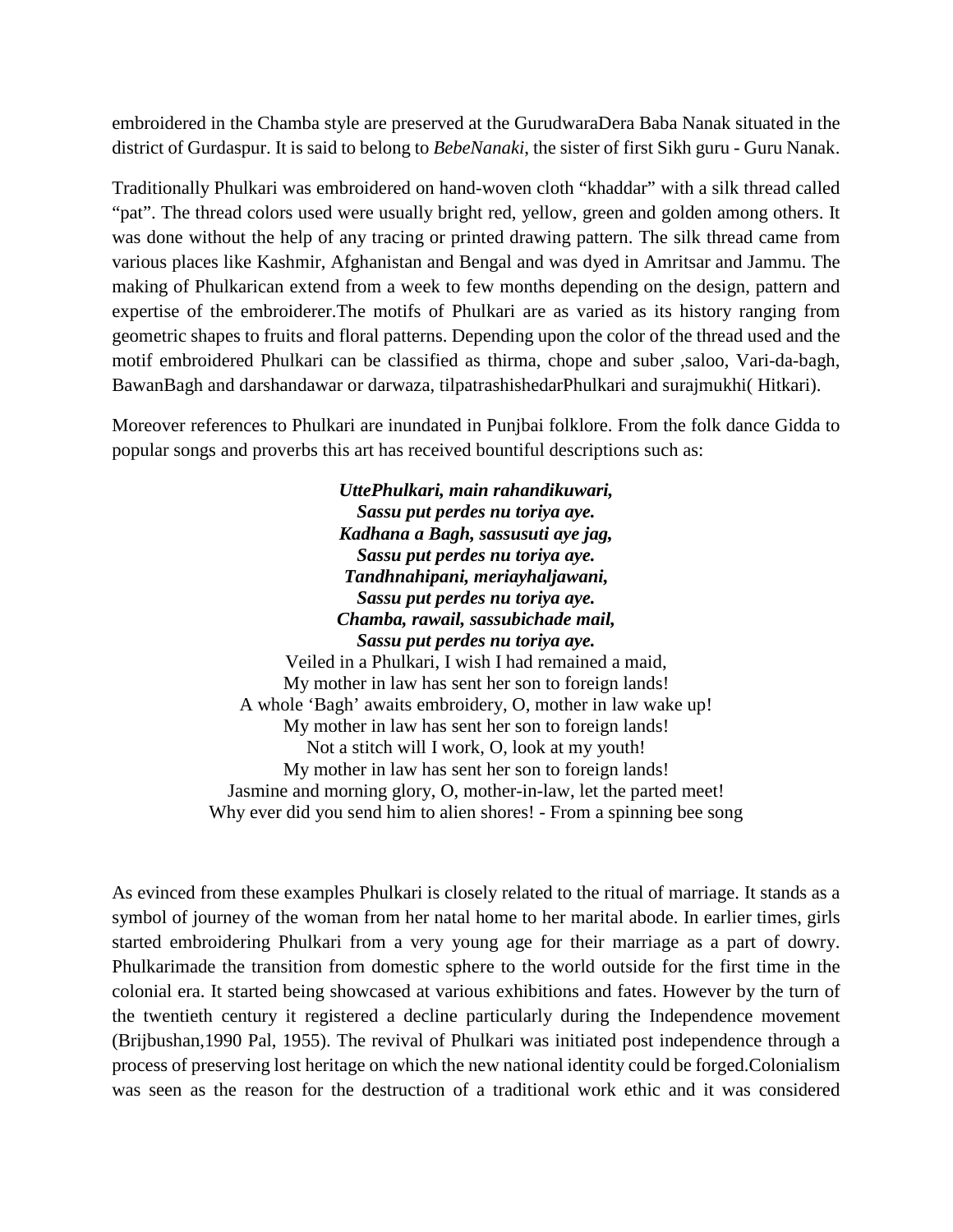customary to restore it to create a distinct identity from the west. In the words of Coomaraswamy, "…adoption of foreign values was culturally impoverishing…A single generation of English education suffices to break the threads of tradition and to create a nondescript being deprived of all roots-a sort of intellectual pariah who does not belong to the East or the West, the past or the future"(site).The work of the Craftsman stood as a trenchant critique of western modernity embodying the cultural connotations in contrast to the western mechanized good. It is for similar reasons that the idea of Swadeshi goods gained currency in the struggle against the British Raj (Bayly). The Orientalist discourse of the west was criticized by upholding the 'superior spiritual identity' of the colonized over the colonizer. It is this independent inner domain distinct and superior to the material domain of the west which becomes the kernel of postcolonial nationalist imaginations (Chatterjee).The institutionalization of Khadi Village Commission, HandiCrafts Museum and several other efforts by various reformers to preserve various crafts highlighted the privileging of a particular work ethic of the hand. This work ethic imagined traditional craftsmanship as a spiritual domain reflecting the discipline of a yogi and embedded in an organic society marked by relations of caste solidarity (Greenough). The work of the craftsman becomes an iconic representation of this inner spiritual domain. The Orientalist figure of the native as represented by the West is critiqued by reproducing another romanticized figure of the traditional craftsman. The rhetoric of the nationalist imagination of an untainted and unscathed past before colonization seeks validates itself through this celebration of the work ethic of the craftsman.

#### **(UN)MAKING PHULKARI : A RURAL PERSPECTIVE**

Interviews conducted in rural landscape in Pataila revealed that handicraft which is eulogized in common folklore and nationalist discourse stood in sharp contrast to the ways in which different Phulkari embroiders engaged with the work of Phulkari making. It was observed that the craftsman was not a homogeneous figure but was marked by social, cultural and economic determinants.

In the district of Patiala Phulkari making is spread across numerous villages. Among these, Simbroo and Allowal were the sites of this project's fieldwork to understand the particularities of the work ethic in the rural arena. Multiple interactions with the women involved in Phulkari making here revealed that it was only a means to an end mechanism for most of them. The women who were mostly employed in Phulkari making were from the lower caste groups. In the absence of any other means to earn a livelihood Phulkari making served them as a means to obtain meager income. The drudgery of making Phulkari permeated the narratives of the women while the payment for the work barely compensated for their everyday needs. As remarked by one of our informants, Sarabjit when asked for the reason why she engages in this work:

*"We used to get free wheat from the ration shops . Now they have stopped distributing it. If I make one Phulkari in a month, we are able to procure wheat."*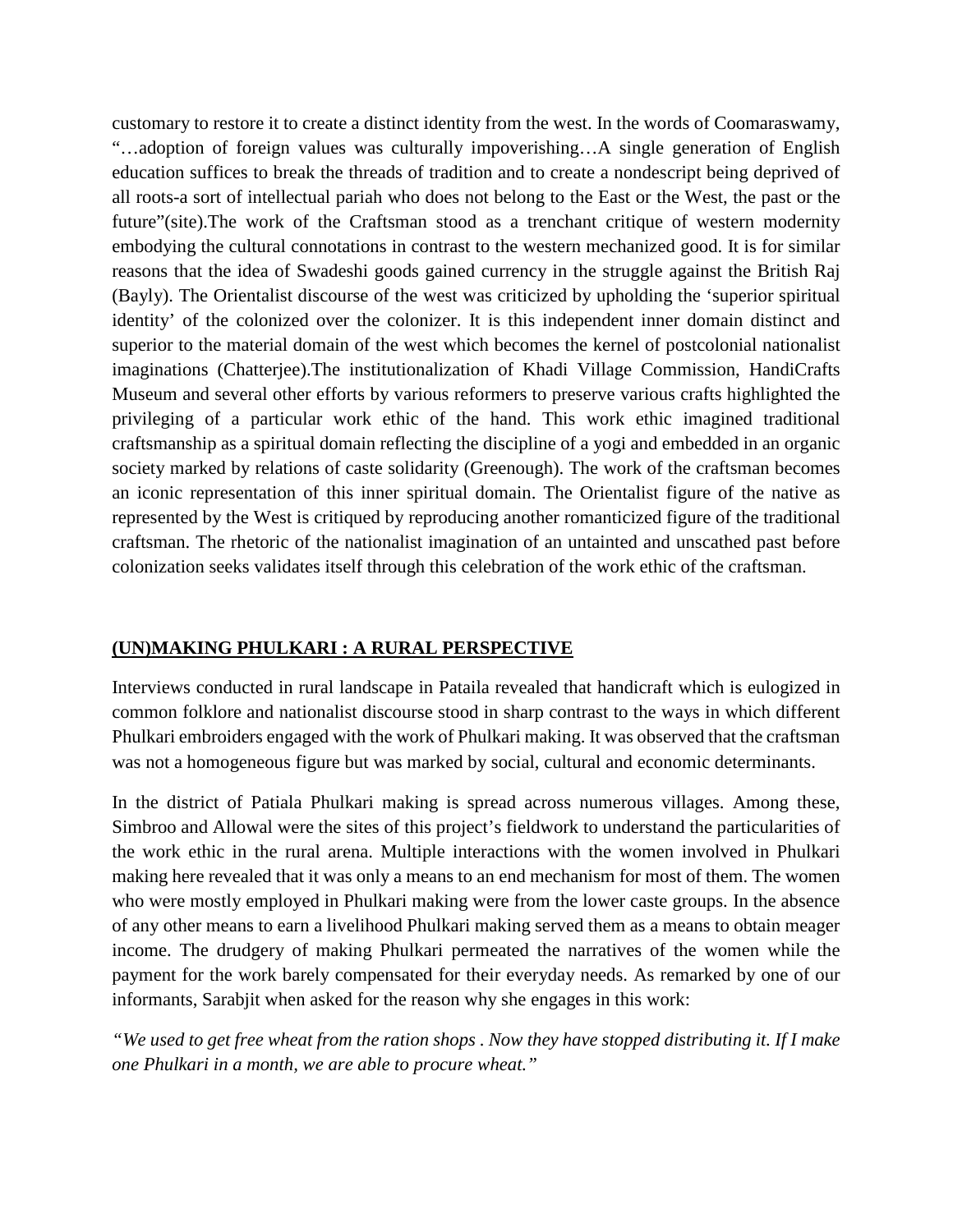Everyday penury forged a major reason for women to pick this work among the lower castes. In conversation with a Ravidasi household, the young woman said,"*Our mother is a daily wagelabourer. We are three sisters. My father is ill with kidney failure. Who will marry us? How else can we make money?*"In the background of the somber condition of their householdthe bright coloured green peacocks on the Phulkarithe three sisters were making stood in sharp contrast to the paleness of their faces. Phulkari making in these instances provided a semblance of hopeto fight the everyday pangs of poverty. This was evident in the general disinterested disposition of the Phulkari embroiderers towards the craft. On being asked if they would shift to any other profession if it paid more, Jyoti, a woman of twenty who had been doing this work since five years now promptly answered, "*We barely make Five hundred rupees by knitting one Phulkari. I sit for four to six hours everyday and it takes a month for me to complete it. My eyes pain everyday. It's difficult to keep up a straight neck while continuously being involved in it. Who would want to do this work?"*

Instead of the general idea of the idyllic connection between the craftsman and her craft the process of making Phulkariis majorly intercepted by the figure of the middleman who dictates both the time and money that a certain item will be awarded. Sarabjit accounted that*, "We can't ask for more money. If I will refuse to work, he (the middleman) has many others standing in line ready to work for him. Why will he listen to us?''* on being asked if she had any say in the money she got for the embroidering work.As the work is carried out within the realm of the household, it increasingly became evident through the interviews that the domestic space is transformed into an informal workshop where every day four to five hours have to be devoted in making a product which the craftswomen refuse to recognize. There might not be a foreman present in the house supervising the work and inculcating a factory discipline yet the specter of the middleman is a sufficient deterrent to replicate a sense of formal discipline in the household.

Contrary to popular references it was observed that the work was not conducted in a common courtyard where all the women congregate and knit while simultaneously engaging in everyday conversations. Instead the work progresses silently in each home interrupted sometimes by the breaking thread or the silent groans of pain let out when the needle accidentally pricks a finger. As we moved from one dilapidated house to another the economic logic of this cultural activity was laid bare in the stories of these Phulkari embroiderers. The cult of the craftsman celebrated and preserved in exhibitions and Crafts Museums hardly finds a place in the narratives of these women. The tradition which exalts the craftsman in the mission to preserve its essence paradoxically ends up marginalizing them further. The contradiction between the exalted timeless tradition and the lived experience of the work became even stark when we asked a young woman who was getting married herself if she had embroidered anything for herself and she answered with an apologetic smile, *"tusi Mazak kyunkarde ho?(Why do you make fun of me?) In two months I am going to get married. I will get seven hundred rupees by knitting this Phulkari. My marriage will take place at our house only. We need money to feed the guests."*In analyzing the symbolism of Phulkari, H.S. Gill observes that Phulkari is not only a dupatta worn by a woman but "on it are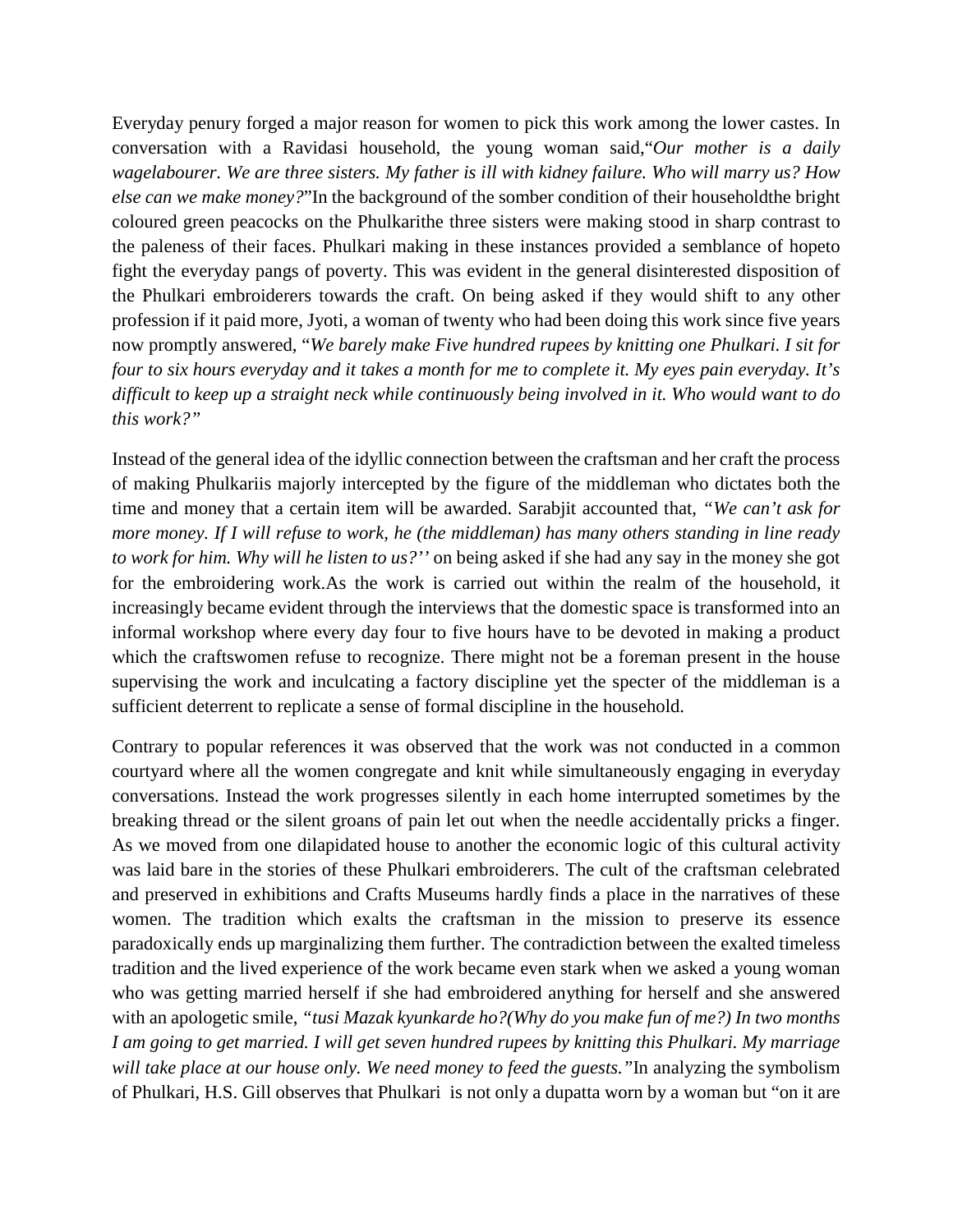embroidered the semiological patterns of the discourse of her cultural destiny. It's a small world where nature is not very distant from culture."(Gill 1976:45)

The folksongs and the popular narratives represent a singular biography of Phulkari. As remarked by Harjot, a school teacher in the village school, *"Phulkari is a labor of love. Every woman used to knit it for her marriage. There are many songs popular in the folklore on Phulkari and wedding.*" She narrated to us how her mother made her a Phulkari for her wedding. From dyeing the cloth to embroidering it, everything was done by her mother. Recollecting an old folksong she sang:

"*Nikki jehisui ,batwadhaaga ,*

*Baithkaseedhakadrahiaa.*

*Babal mere vyahrachatameinpardesan ho rahiaa."*

The song captures the pathos of the woman who will have to leave her father's home after marriage. The Phulkari in this journey becomes the symbol of this transition from the maternal home to the in-laws place in the process of her becoming a woman from a girl.However the making of Phulkari reveals varied associations and different forms and stories are weaved around it. Moreover, in the same village the hierarchy among the Phulkari embroiderers also becomes a remarkably visible factor. The work revealed how caste subtly informs the dynamics of Phulkari making and the relationship of the craftsman and her craft. In the rural setup as observed in the two villages the occupational arrangement was largely caste driven. Therefore in a conventional understanding of a village community the roles ascribed to different people will be because of their caste status. The art of Phulkari making is not attributed traditionally to any specific caste but is seen as a norm that all Punjabi women follow alike. Yet in the villages there was a observed a general trend in which the women mostly engaging in making phulkari for the market came majorly from the ravidasi caste.

In contrast to the ravidasi women was Jasbirkaur whose house was significantly bigger and better furnished. Unlike other houses it was a two storeyed building with a cemented floor and a refrigerator. She was knitting a bed sheet when we entered her house. She enthusiastically spoke of her work "*Oh I love making Phulkari. For the past ten years I have been making Phulkari. Earlier I used to knit only dupattas. Now I also do embroidery on bed sheets, pillow covers and suits as well. Knitting is a part and parcel of my life. People have even named me as the'chandranwali' (bedsheet maker)".* She laughed with a joyful pride in her voice and continued,*"Eh gharmeinapnekammtohkhadakitaee. Mere admitohzyada Kaman diaamein(This house which you see, I have built through my work. I earn more than my husband)."*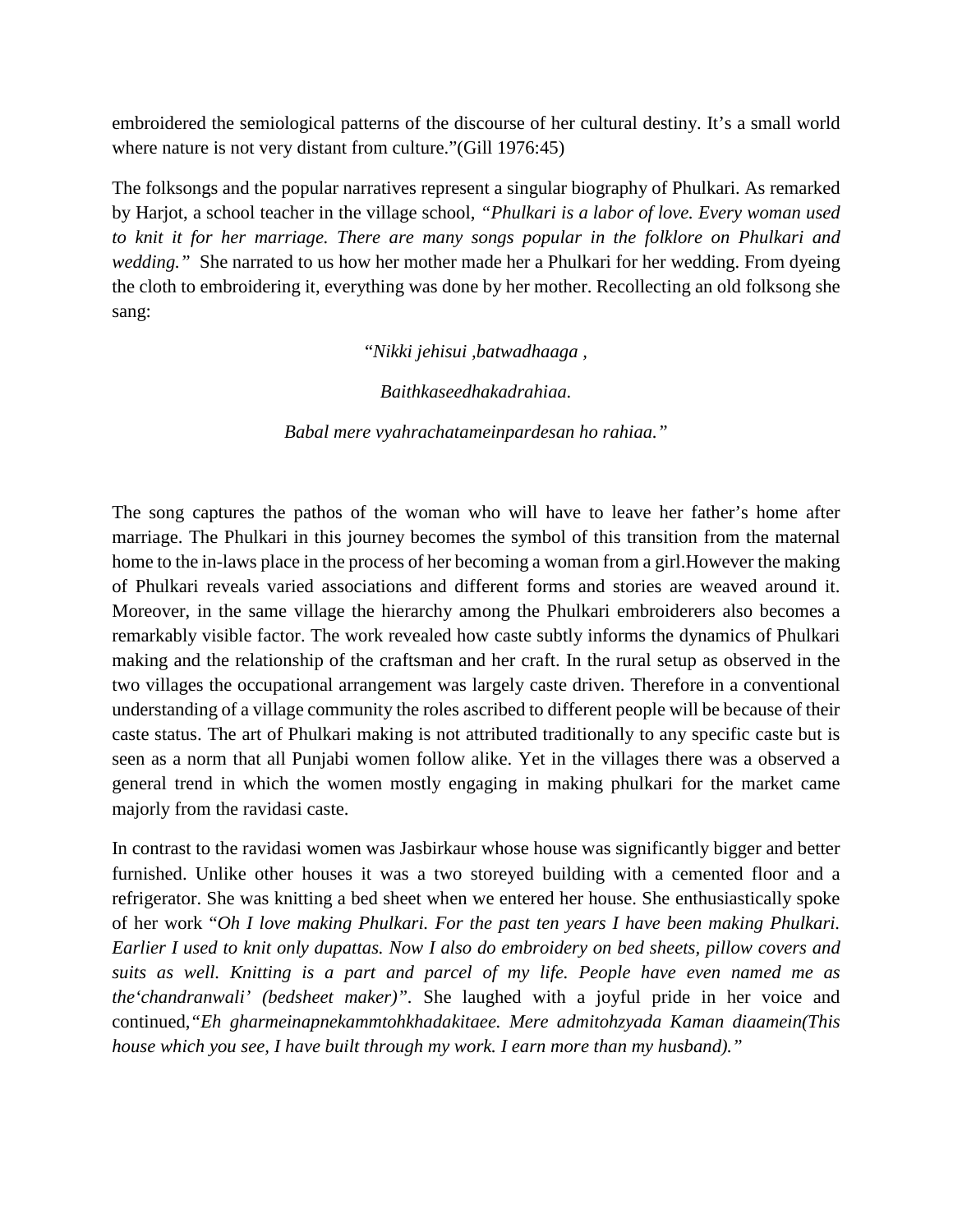In its lack of similarity to the women we had interviewed before, JasbirKaur's story felt a puzzling one. However social underpinnings behind her narrative started to unfold more clearly as the conversation unfolded. *"I get ten rupees for each flower I knit as compared to four rupees which other women get"* she said. She revealed that the one who got theRavidasis in this village work. They were de facto employed under her. In her conversation she incessantly insisted again and again "*mein par ravidasinhiaa(I don't belong to that lower caste though)."*She maintained a distinction between the quality of her work and the work done by the lower caste people in the village. Attributing it to her higher status she reiterated, *"Phulkari mere layekalahain.Doojeyanlayetesirfkamai da eksaadhan(Phulkari is an art for me. For others it's just a means to make money)."*

She saw herself as an artist being distinct from a craftsman saying that *"Mein karigarnhi, kalakaarhaan(I am not a craftsman rather an artist)."*In her story the desire to see her work distinct and different from a craftsman resonates with the aura of romanticism surrounding the term artist.Defining her work as being driven by purely artistic curiosity she differentiated it from the work of the ravidasis which seems adulterated with immediate material constraints to her. However, it is certain that once in the market, her Phulkari will be stacked along with all other Phulkaris. A distinct trademark of her work through which she wants to individualize her Phulkari vanishes when it enters the commodity economy of the market. Her cult of an artist might be acknowledged in the name "*Chadranwali*" by which she is addressed in the village milieu but those chants quickly vanish into silent whispers when one leaves the village of Simbroo, unheard in the markets where her Phulkari will be sold.

JasbirKaur's desire to be seen as a '*kalakaar*'(an artist) raised many pertinent questions. In the discourse of Phulkari, Who is an artist? What is the privilege that makes the assertion of being an artist possible? How is being an artist different from a craftsman? The distinction between art and craft comes from western philosophy where art evokes individual genius while craft is seen as a collective endeavor. These distinctions are blurred and questioned in the making of Phulkari. In a conversation with Navneet, a woman in Simbroo, it emerged that Phulkari could be seen as both art and craft as she said, *"you can't put your own designs on a Phulkari to be sold in the market. The sample is given, the design decided for us and we have to embroider. Even the different threads are provided to us. One can't even replace green for red.But when I make a Phulkari suit for myself or few other people in the village, I make a variety of designs. The last time I made butterflies instead of peacocks on my Phulkari. Everybody appreciated it."*Phulkari'sstatus as a traditional craft also suggested that only few designs which have become associated with it had to be replicated in exactly the same manner. The interview brought to fore that it is not that the Phulkari embroiderer cannot embroider new designs and patterns. Rather what matters is the space which allows such maneuvering. The only audience for innovation in the case of Phulkari is closed universe of the embroiderer, for the market it is a traditional craft distinct from other commodities but cohesive within the realm of tradition.Phulkari becomes a craft which is endowed with replicating and re-presenting a lost culture, a forgotten heritage. It is the spokesperson of tradition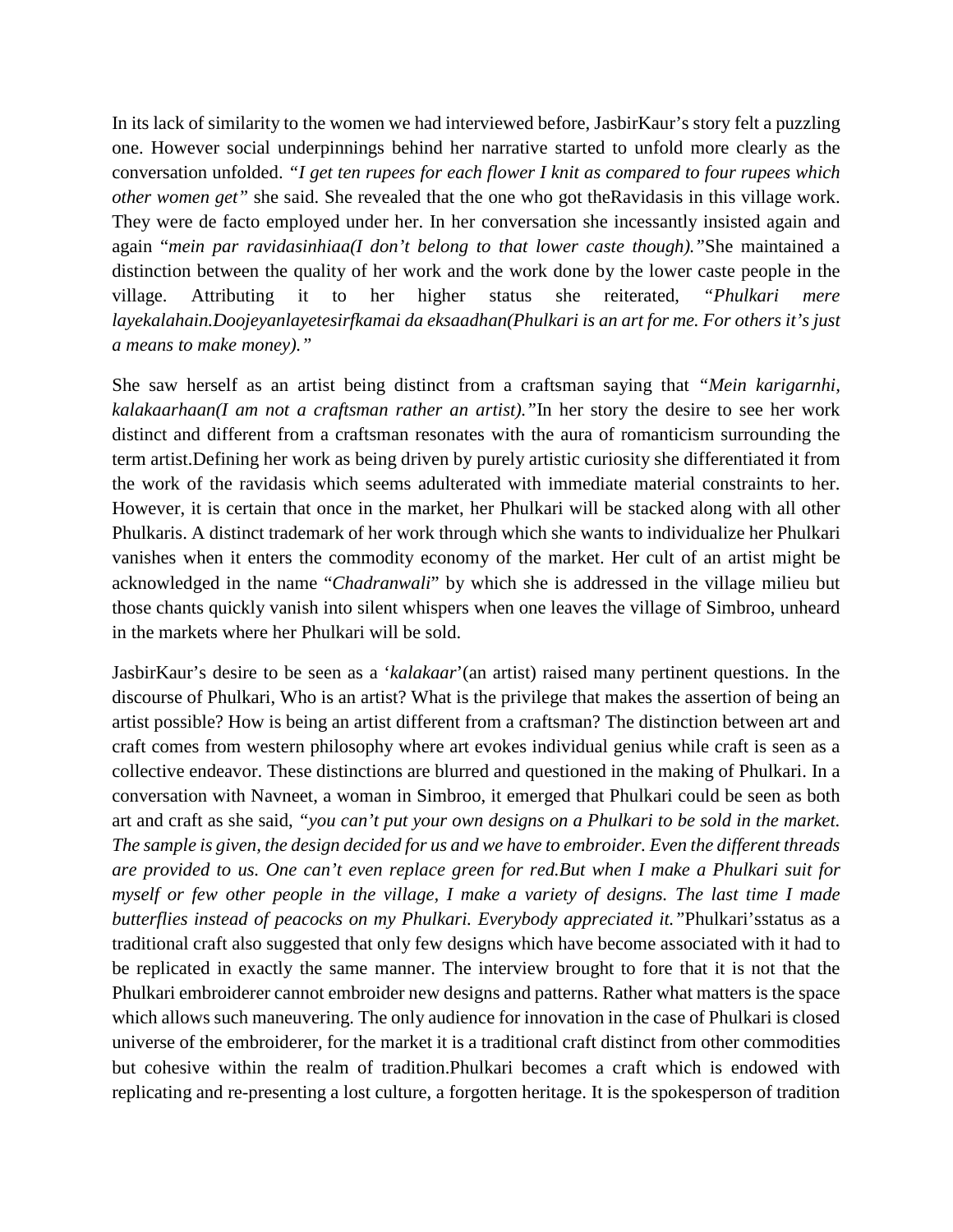in the modern times. While the craftsman carries the burden of being the repository of tradition, the artist stands as the precursor of the future. The artist prophesies, the craftsman re-tells. The artist makes an interruption, announces a disjunction. The craftsman disguises the discontinuities to tell a tale of continuum as Navneet further said, *"I cannot change the patterns when I make Phulkari for the market it is only for myself the one with the peacocks. Such things are not allowed in market work".* 

The cult of the craftsman therefore does not base itself on the idea of an individual but always affirms a collective pattern. Art is seen as specific and individualand artist is rewarded with the epithets of this specificity and individuality. The same attributes functionas a taboo for the craftsman, she affirms her identity through the collective by replicating the traditional pattern.This embeddedness of craft in the traditional framework makes it a highly valuable ingredient in the making on Indian modernity which is seen as quintessentially different from the west as it looks towards the future by basing itself in the foundations of the past. The craftsman is therefore called forth to narrate a lost tale and can never be an innovator for sustaining this narrative. Bounded in a collective orientation, the craftsman retells, represents, recasts to a changing audience. The craftsman's role blocks its entry to the cult of the genius. The innovation will silently happen in the blind alleys of the domestic household where a Navneet can embroider peacocks for herself.

Furthermore, the artist therefore always stands in a hierarchical position to the craftsman. The cult of the artist gains recognition and rewards over the craftman. Eventhough the fate of the craft rests in the hands of the craftsman she becomes a marginal figure to the craft. It is for these reasons that Navneet and Jasbir's passionate will towards their work and their desire to be called a 'kalakaar' become a destabilizing anomaly to the category of the craftsman. Even though Phulkari is entrenched in the traditional worldviewbased on replication and reproduction of a certain pattern it cannot be seen as a monolithic category. Craftsman gives it her own meaning as well, the engagement of different Phulkari embroiderers with the craft of making reveals disparate stories. The craftsman finds little solace in her work. The romantic fiction trapped in nostalgic moorings freezes the identity of the Phulkari embroiderer. That identity imagines the craftsman tethered to the past. The narratives however are not only skeptical of this past but refuse to acknowledge this as the vantage point from which their work should be viewed. The theatre of the everyday where this work is performed reveals different dynamics. Phulkari emerges as a tool of struggle rather than a craft to be embodied.

#### **(UN)MAKING PHULKARI: AN URBAN PERSPECTIVE**

In the urban landscape of Patiala fieldwork was conducted inTripadi and AdalatBazaar both of which are infamous for their Phulkari collection. The facades of shops were decorated with the bright shades of blue, red and green Phulkaris. From a hand woven Phulkari to one produced by a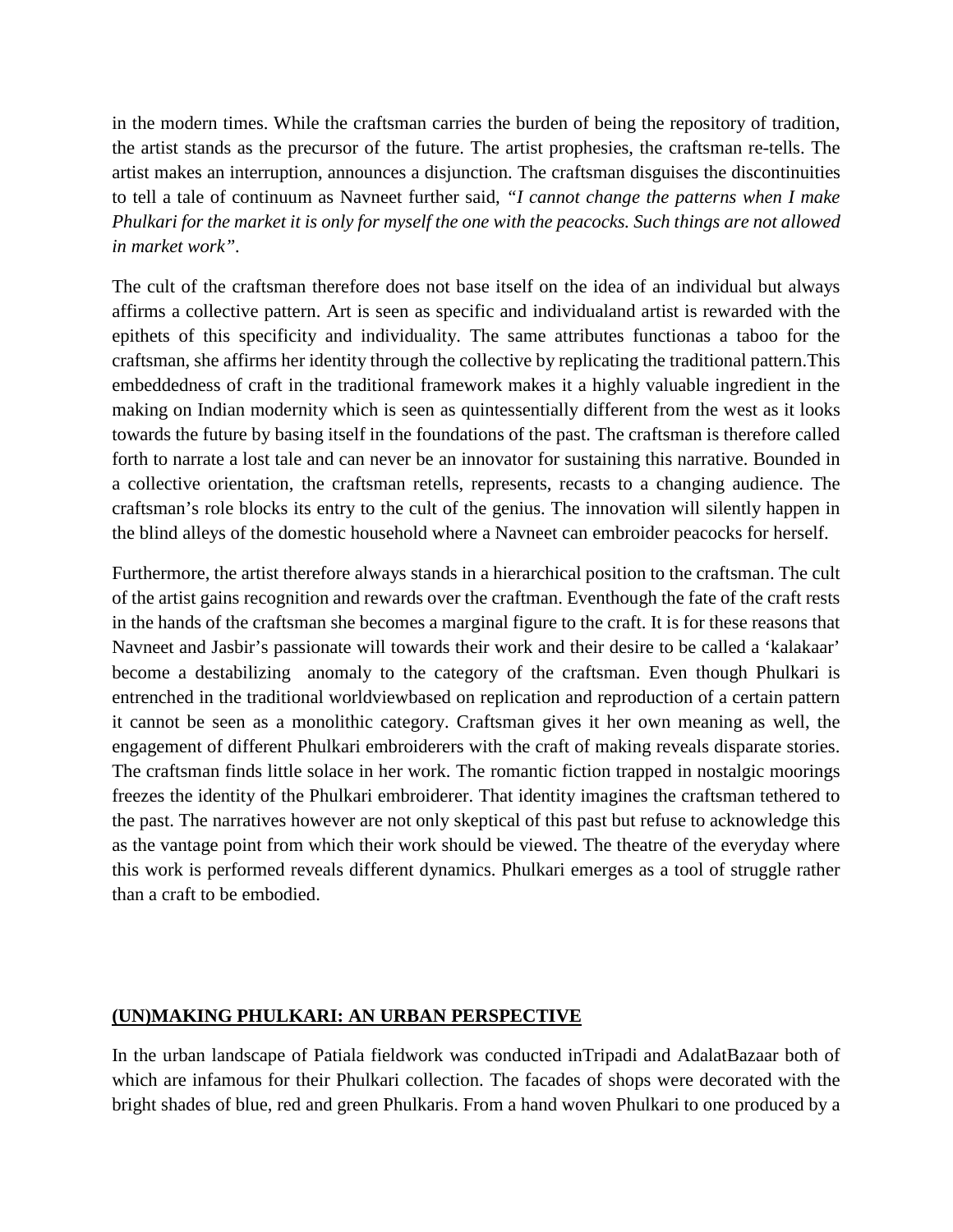machine the street was bustling with customers hopping from one shop to another greeted with varied choices. Tripadi bazaar is surrounded on its periphery by different colonies of houses and it is within the houses in these colonies that Phulkari making is carried out.

In our visit to the colonies we observed that in the evening, outside the houses one comes across women embroidering Phulkari. While in the village milieu it is mostly the household where work is done here the street served as a site for the making. Sitting outside their houses near the doorstep, the different Phulkaris being embroidered in rows demarcate one street from another. The everyday conversations served as the background against which the work of embroidery takes place. The workmanship as observed in these households is in marked contrast to the households in the villages. On being asked about their relationship to this work, one of our respondents spoke jovially, *"I have been doing this work for many years now. It doesn't seem like work anymore. It's become a habit."*The woman sitting next to her further added, "*I definitely make a bit of money out of it. But it's part of my every day. Everyday I make a Phulkari for three to four hours. It's a good way to spend leisure time. How else one kills time?"* The work of Phulkari is dovetailed in the everyday intricately such that the narratives of the women in the urbanscape neither seem to look at it as a form of drudgery as evinced in the rural milieu nor they romanticized this activity as crucial to preserving some age old traditional glory. This attitude towards making Phulkari registered an important difference with the way women dealt with other household chores. They cherished doing it as they saw it as their own hobby rather than being a social responsibility towards the household. When asked if they will be interested in taking up any other work which pays more than Phulkari making, Harsharan thoughtfully remarked, *"I like doing it. I wouldn't do any other work even if given more money. I am able to make a suit per month out of this money. I am satisfied."*Another respondent promptly replied, "*I would definitely want more money. Who says no to that?But I will never leave this work."*Neither the worry of shrinking income nor the drudgery of the work surfaced in these conversations.Considering the household condition and the narratives of the women it could be fathomed that these women were relatively well-off as compared to the women in the villages and hence had different notions associated with their work. In addition to this, further interviews revealed a connection between caste and the work of Phulkari in the urban space as SatnamKaur, a women sitting with her neighbors making Phulkari remarked,"*We all are from thebhagalpuriancaste. It's our people who brought Phulkari to Patiala after partition. That's why Tripadi is the most popular market for Phulkaris."* Thus there is a renegotiation of the dominant historical paradigm through this construction of alternate histories.

The claim of an alternate history was further strengthened by our respondents on being asked how they learnt the craft of Phulkari making. The usual reply that kept surfacing was "*Ji eh tekudratiee" (this is something natural)*. In the case of Phulkari making the skill is not learned in specific workshops. Instead embroidering is considered a 'naturalized' embodied skill acquired by a daughter from her mother. The skill is understood as something that a woman is born with rather than something which can be learnt or acquired.This appears in stark contrast to the way the relationship between skill and craft is usually understood. The skill is either transferred from one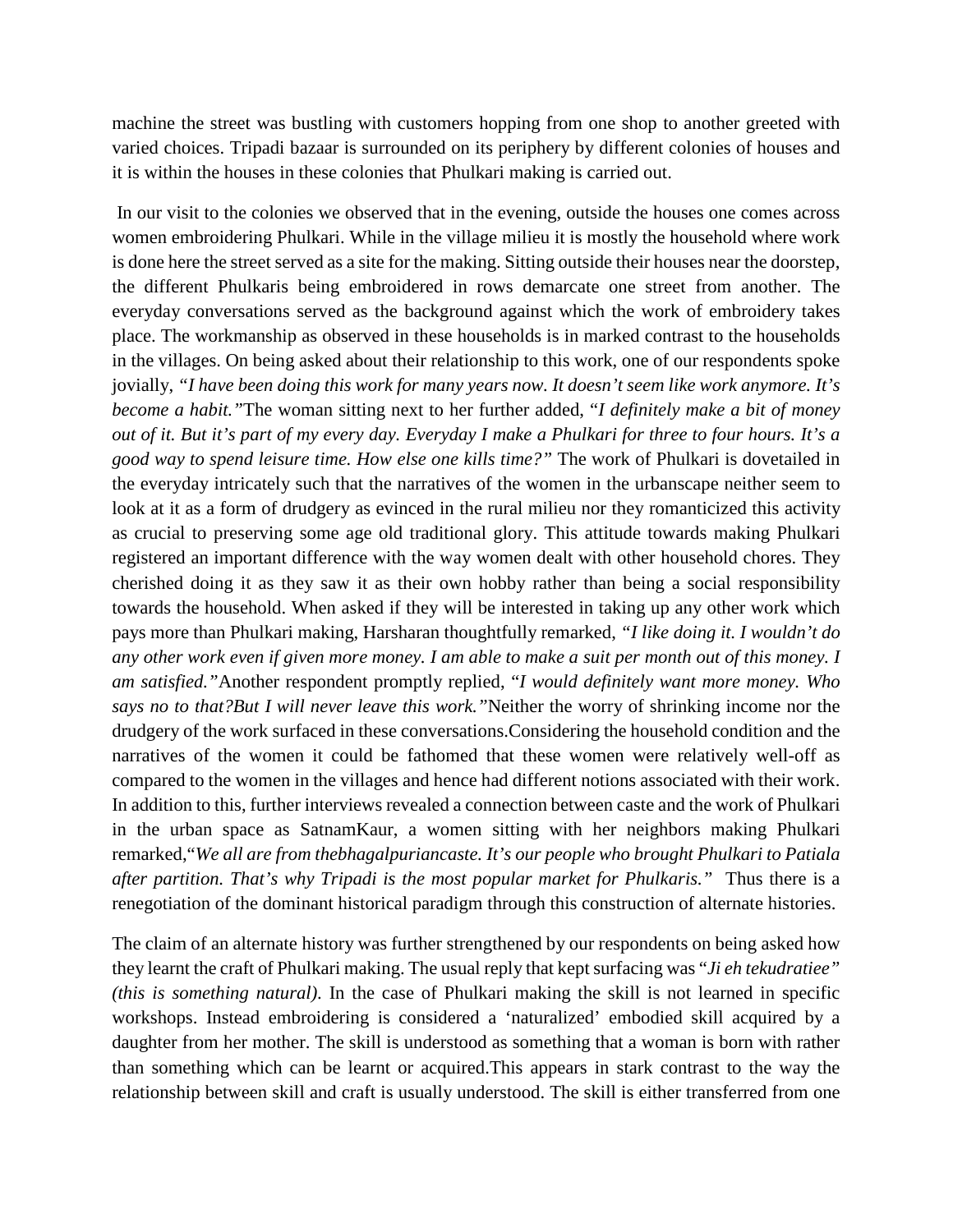family to another or acquired from other skilled workers through the process of apprenticeship. Therefore, the skill functions like an asset which must be guarded and kept like a secret from the competing families or workshops and is only imparted through consistent perseverance (Herzfeld 2004).Whereas in the case of Phulkari, the technique of embroidering is seen as always already inscribed on the female body.This claim is strengthened by drawing on cultural idioms substantiated through religion as Satinder, another woman in Adalat Bazar profoundly told us that, "Guru Nanak Dev, the founder of Sikhism in one of his verses wrote"KadKasidhapahrehcholi tan tujaanenari" meaning that a woman is only recognized as a female when she can embroider her own costumes. In conversation with Kamalpreet, an 80 year old woman, elaborated that "*every woman is born with this skill. This can't be acquired.*" The technique of this skill was attributed to words like '*kudrat*'(nature) or '*jamandaru*' (knowledgeby birth). Thus rather that being a cultural phenomenon the knowledge of the skill seemed like a biological fact where every woman involved in Phulkari making was seen to possess it by birh. As reflected in the folkloric narratives as well it is through naturalization of gendered division of labor it is showcased howthe woman is "girled" as if she would not be complete as a woman if she did not engage in the work of making Phulkari(Butler 2004b).This process further resonates with the gender laws of the Punjabi kinship structure where culture is naturalized to emphasize the fixity of gendered practices. According to Das, Punjabi kinship is "a dialectic between the rules deriving from nature and the rules deriving from culture" (1976:1) The division of work particularly in Phulkari making draws on these notions of nature and culture "seeking to naturalize or denaturalize cultural constructions of relatedness and gender" as revealed by the manner in which women talk about this craft (Brara 2015). It was only on being asked why men are not employed in embroidering Phulkari that under the guise of giggles they let out the social fact "*Ji eh teduniyadaarihain*"(This is all culturally dictated). Thus while comparing their work among the woman the trope of "kudrat" is used to valorize oneself but in relation to the absence of men from this profession "duniyadaari" becomes the central explanation. However,with the mechanization of Phulkari, more and more men are getting employed in making what in popular parlance is called *'machiniPhulkari'*. The work is usually done in Ludhiana in workshops unlike the work of women bound to the household. The work is also contrasted to the feminine embroidery as opposed to the masculine machine work. While one respondent narrated the drudgery of the work in the Allowal village we interrupted her to ask whether she would appreciate her husband's help in the making process. She blushed and covering her mouth with the dupatta let out a laughter saying "mera aadmi jnani thodi?"(my husband is not a woman). Thus division of labor within the craft plays on the kinship matrix reinforcing the gendered hierarchies at play in the larger social milieu.

The craft of Phulkari making thus oscillates between '*kudrat*' and '*duniyadaaari*'. The dichotomy of nature and culture resurfaces in these idioms. The technique of producing Phulkari naturalizes these dichotomies engendering a strict division of labor. Maria Mies describes this process as the housewifization of labor. The feminine body is circumscribed within the realm of the household by the weight of cultural idioms. And the world and the work outside the home get legitimated as the masculine domain. The demarcation of the public and private resurges in the exercise of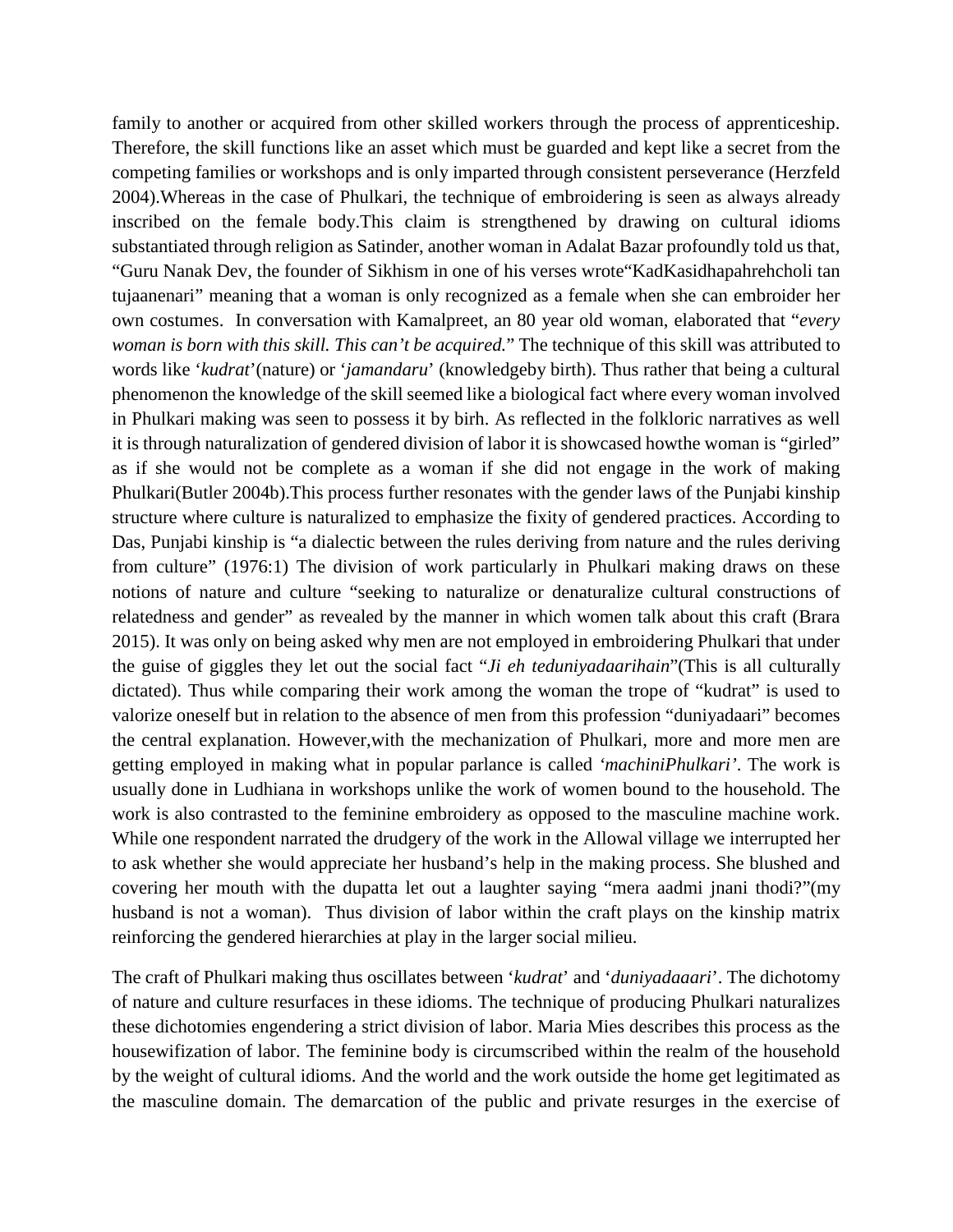Phulkari making as even when women make Phulkari for the market there presence is limited to the bounds of the everyday household life. They do not identify themselves as a *"karigar"*; however the men employed in the making of mechanized Phulkari are bestowed with the distinction of being "*karigars*".

## **PHULKARI COMMUNITY: COHABITANCE OF COPRESENCE AND CONFLICT**

Instead of the romantic backdrop of organic solidarity that is often eulogized in the discussion on Phulkari our ethnography revealed that the relations among various Phulkari women both in the village and the urban space oscillated between oppositional negation and communitarian affirmation. Moving from one household to another after every conversation we were asked this question "*So is my work better than her?"*'*Her*' here standing for the woman from the previous household we had been to. In order to valorize their own skill personal details of other women would spill off frequently. The carelessness in their neighbour's work would be attributed to their '*burekaram*'(bad actions) or '*jalan*'(jealousy). Every woman artisan saw the other in competition with her. "*I can make a Phulkari in much less time than her"*, said another respondent. Sitting in one of the households Navneet opened a trunk where she had neatly stacked two Phulkaris and spreading them on the bed she claimed with pride "*Mere hath jinni safaikisekolnhihain*"(Nobody is as nuanced as me in this skill).

However this competition did not translate into persistent jealousy or enmity. On the other hand the same neighbor who would be characterized as jealous of their skill in the narratives would also be acknowledged as the companion for getting thread from the market, wood from the fields or money from the middlemen. Thus JasjeetKaur while referring to her neighbor contradicted her own statement *"I make better Phulkaris than her. Everyone says so. You should see her burnt face then."* She added further "*But we don't go the market without each other. If I am away she cooks food for my children sometimes*." The relatedness between the various artisans oscillated between these potentials of hatred and admiration for each other. These relationships of hostility and concern for each other reflected the agonistic intimacy which they inhabited with each other (Singh).

Similar conception of relatedness characterized the relationship between the middlemen and the Phulkari women embroiderers. The middleman was often hurled abuses during work for being dictatorial "*Saanukamm di jaachhain. Sir tekhade ho k eh kyunnachde ne."* (We know our job. He doesn't need to stand on our heads). On other occasions his generosity was also acknowledged as remarked by a respondent, "*Kammteohna ne dita. Chahe change chahemaada*"(He brought us employment for better or worse). The middleman was usually despised for those meager incomes they received yet he was also sympathized for being a cog in the wheel like them. Yet the marked hierarchy implicitly determined the relationship between the middleman and the various artisans as respondents often remarked that "They (middlemen) can give work to anyone. We need work. We can't argue too much with them". The middleman therefore charted various trajectories of relatedness in their day to day conversations. Respected and despised, feared and sympathized the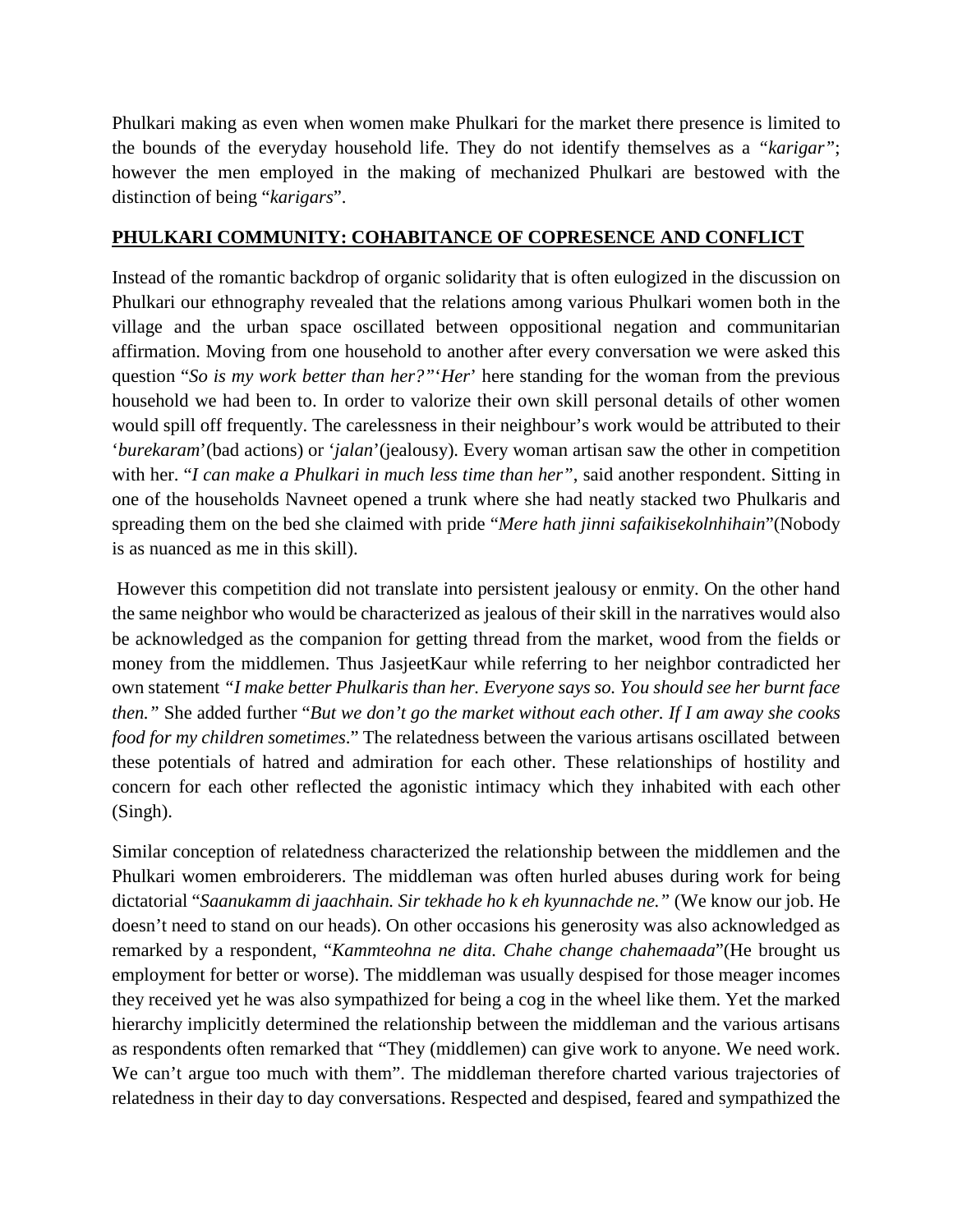relationship between various artisans and middleman could not be understood in the resistance – domination paradigm exclusively.

# **CONCLUSION**

The term craft cannot be understood as a monolithic category simply articulating a paradigm of replication and reproduction of the culture. As evinced through the case of Phulkari the craft is given meaning to in heterogeneous ways by the embroiders and largely depends upon their placement in the matrix of social and economic relations. The 'metaculture of tradition' which is emphazied by the nationalist project is challenged by the embroiders manipulation of the given norms in the process of making Phulkari (Greg Urban). Women do make different patterns and personalize this craft just like an artist even though their audience of appreciation is limited. Secondly, instead of being antithetical to the hierarchies of caste, the association of the women with Phulkari was largely located in caste relations. The narrative of the craftsman thus emerged as a critique of the eulogization of craftsman as an epitome of cultural reproduction. Engagement with the work was dictated by both economic hardships as well as needs of everyday subsistence. The celebration of the domestic sphere in the folklore is also contested by the disciplining of the household because of demands of the middleman in the rural context and the everyday evasiveness of the urban milieu.The naturalization of the gendered division of labor is also a major theme that surfaced in this study. It is important to remark that the experience of craftsmanship is quintessentially gendered in the case of Phulkari. Women even though engage with the public sphere by selling their Phulkari's in the market yet their participation is continually circumscribed within the household. In addition to this the narrative of idyllic existence of the craftsmen is deconstructed by the multiple instances of competition and a general inquisitiveness about reputation of work within the community of women. These findings problematize the metanarratives of both the state and market economy. It is of pertinent importance to place the voice of the craftsman in this context to situate the abyss that marks the ideological assumptions and the lived social experience.

## Bibliography

Bayly,C.A."The origins of Swadeshi :Cloth and Indian e 1700-190" In the Social Life of Things :Commodities in a Cultural Perspective edited by ArjunAppadurai , 285-21. Cambridge University Press

Herzfeld Michael (2004) The Body Impolitic : University of Chicago Press

Mcgowan Abigail (2009) Crafting the Nation in Colonial India : Palgrave Macmillan

Das Veena (1976) "Masks and Faces : An Essay on Punjabi Kinship" Contributions to Indian Sociology (n.s.) 10.1; 1-0